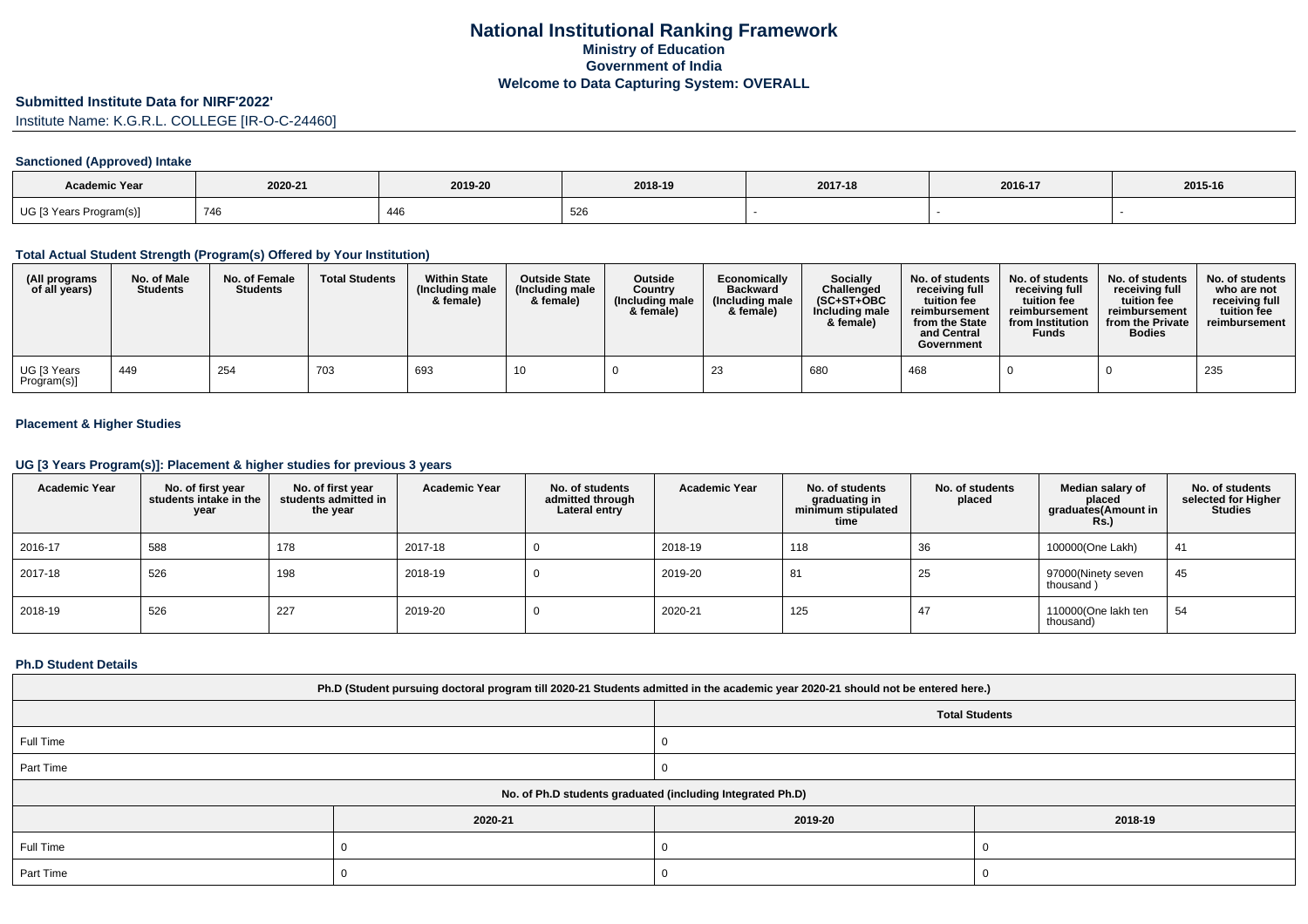| PG (Student pursuing MD/MS/DNB program till 2020-21 Students admitted in the academic year 2021 - 22 should not be entered here) |         |         |  |  |
|----------------------------------------------------------------------------------------------------------------------------------|---------|---------|--|--|
| Number of students pursuing PG (MD/MS/DNB) program                                                                               |         |         |  |  |
| No. of students Graduating in PG (MD/MS/DNB) program                                                                             |         |         |  |  |
| 2020-21                                                                                                                          | 2019-20 | 2018-19 |  |  |
|                                                                                                                                  |         |         |  |  |

### **Online Education**

| . Does all programs/courses were completed on time.                                             |                                                                                       | Yes                                                                            |                                                |  |
|-------------------------------------------------------------------------------------------------|---------------------------------------------------------------------------------------|--------------------------------------------------------------------------------|------------------------------------------------|--|
| 2. Measures taken to complete the syllabus of courses and programs.                             |                                                                                       | Off line and On line classes were conducted to complete the syllabus           |                                                |  |
| 3. The period of delay in completion of syllabus (in months).                                   |                                                                                       |                                                                                |                                                |  |
| 4. The period of delay in conducting exams (in months).                                         |                                                                                       |                                                                                |                                                |  |
| <b>Portal Name</b>                                                                              | No. of students offered online courses which have credit<br>transferred to transcript | Total no, of online courses which have credit transferred<br>to the transcript | Total no. of credits transferred to transcript |  |
| Swayam                                                                                          |                                                                                       |                                                                                |                                                |  |
| 5. No. of courses developed and available online on Swayam platform by your institution faculty |                                                                                       |                                                                                |                                                |  |

# **Financial Resources: Utilised Amount for the Capital expenditure for previous 3 years**

| <b>Academic Year</b>                                                                                 | 2020-21                                                                              | 2019-20                                                            | 2018-19                                                                   |  |  |  |
|------------------------------------------------------------------------------------------------------|--------------------------------------------------------------------------------------|--------------------------------------------------------------------|---------------------------------------------------------------------------|--|--|--|
|                                                                                                      | <b>Utilised Amount</b>                                                               | <b>Utilised Amount</b>                                             | <b>Utilised Amount</b>                                                    |  |  |  |
| Annual Capital Expenditure on Academic Activities and Resources (excluding expenditure on buildings) |                                                                                      |                                                                    |                                                                           |  |  |  |
| Library                                                                                              | 135000 (Rupees one lakh thirty five thousand only)                                   | 44957 (Rupees forty four thousand nine hundred and fifty<br>seven) | 53535 (Rupees fifty three thousand five hundred and thirty five)          |  |  |  |
| New Equipment for Laboratories                                                                       | 152500 (Rupees one lakh fifty two thousand and five hundred)                         | 59801 (Rupees fifty nine thousand eight hundred and one)           | 113671 (Rupees one lakh thirteen thousand six hundred and<br>seventy one) |  |  |  |
| <b>Engineering Workshops</b>                                                                         | 0 (Zero)                                                                             | 0 (Zero)                                                           | 0 (Zero)                                                                  |  |  |  |
| Other expenditure on creation of Capital Assets (excluding<br>expenditure on Land and Building)      | 965575 (Rupees nine lakhs sixty five thousand five hundred<br>and seventy five only) | 0 (Zero)                                                           | 0 (Zero)                                                                  |  |  |  |

# **Financial Resources: Utilised Amount for the Operational expenditure for previous 3 years**

| <b>Academic Year</b>                                                                                                                                                                           | 2020-21                                                                                  | 2019-20                                                                                                  | 2018-19                                                                                  |  |  |  |
|------------------------------------------------------------------------------------------------------------------------------------------------------------------------------------------------|------------------------------------------------------------------------------------------|----------------------------------------------------------------------------------------------------------|------------------------------------------------------------------------------------------|--|--|--|
|                                                                                                                                                                                                | <b>Utilised Amount</b>                                                                   | <b>Utilised Amount</b>                                                                                   | <b>Utilised Amount</b>                                                                   |  |  |  |
| <b>Annual Operational Expenditure</b>                                                                                                                                                          |                                                                                          |                                                                                                          |                                                                                          |  |  |  |
| Salaries (Teaching and Non Teaching staff)                                                                                                                                                     | 23065003 (Rupees two crores thirty lakhs sixty five thousand<br>and three only)          | 53989564 (Rupees five crores thirty nine lakhs eighty nine<br>thousand five hundred and sixty four only) | 29418604 (Rupees two crores ninety four lakhs eighteen<br>thousand six hundred and four) |  |  |  |
| Maintenance of Academic Infrastructure or consumables and<br>other running expenditures(excluding maintenance of hostels<br>and allied services, rent of the building, depreciation cost, etc) | 1672382 (Rupees sixteen lakhs seventy two thousand three<br>hundred and eighty two only) | 1599427 (Rupees fifteen lakhs ninety nine thousand four<br>hundred and twenty seven)                     | 1296061 (Rupees twelve lakhs ninety six thousand and sixty<br>one only)                  |  |  |  |
| Seminars/Conferences/Workshops                                                                                                                                                                 | 5500 (Rupees five thousand and five hundred)                                             | 0 (Zero)                                                                                                 | 40000 (Rupees forty thousand)                                                            |  |  |  |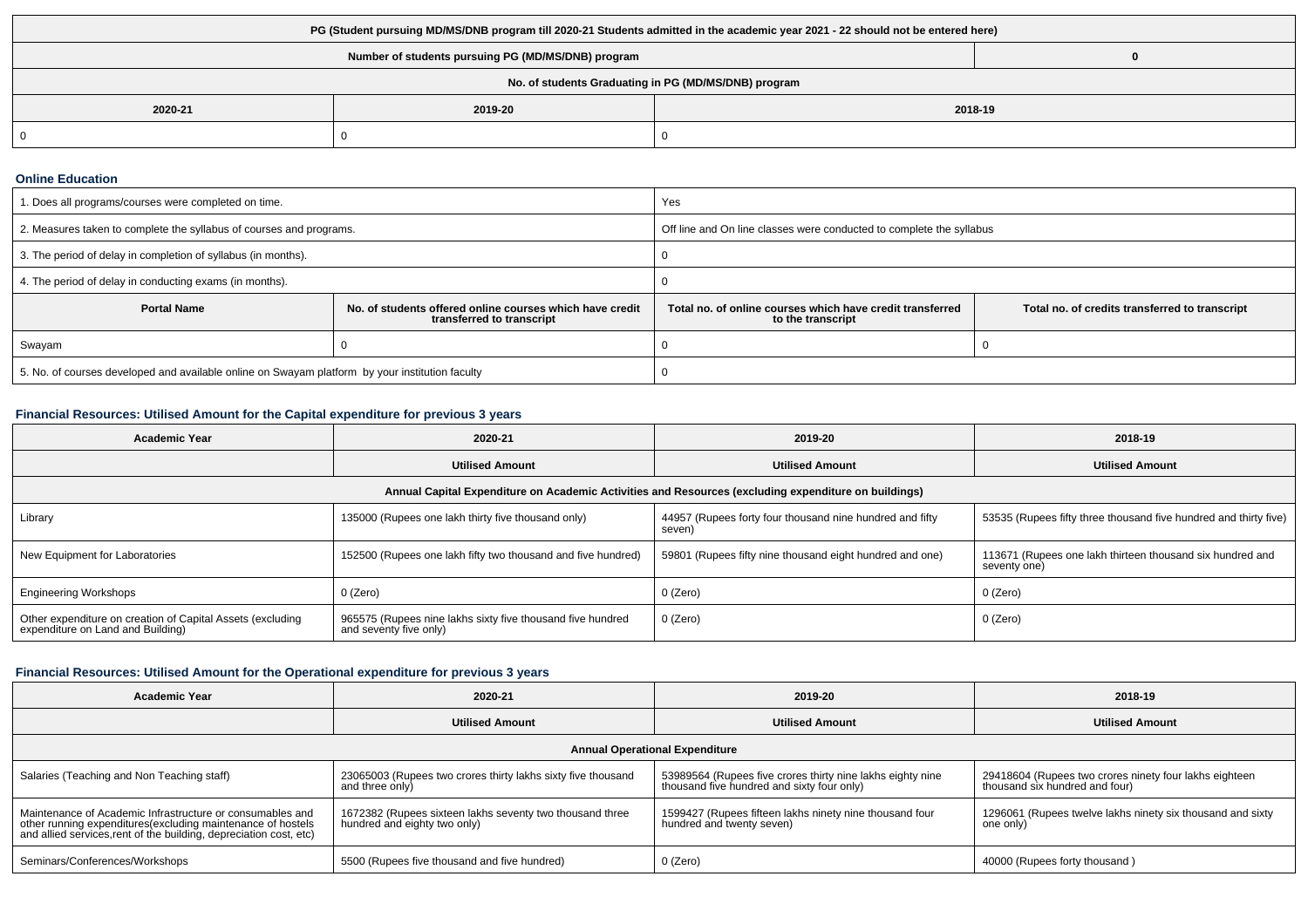|  | ۰ |
|--|---|
|  |   |
|  |   |
|  |   |

| Calendar year            | 2020 | 2019 | 2018 |
|--------------------------|------|------|------|
| No. of Patents Published |      |      |      |
| No. of Patents Granted   |      |      |      |

# **Sponsored Research Details**

| <b>Financial Year</b>                    | 2020-21 | 2019-20 | 2018-19 |
|------------------------------------------|---------|---------|---------|
| Total no. of Sponsored Projects          |         |         |         |
| Total no. of Funding Agencies            |         |         |         |
| Total Amount Received (Amount in Rupees) |         |         |         |
| Amount Received in Words                 | Zero    | Zero    | Zero    |

# **Consultancy Project Details**

| <b>Financial Year</b>                    | 2020-21 | 2019-20 | 2018-19 |
|------------------------------------------|---------|---------|---------|
| Total no. of Consultancy Projects        |         |         |         |
| Total no. of Client Organizations        |         |         |         |
| Total Amount Received (Amount in Rupees) |         |         |         |
| Amount Received in Words                 | Zero    | Zero    | Zero    |

# **Executive Development Program/Management Development Programs**

| <b>Financial Year</b>                                                             | 2020-21 | 2019-20                 | 2018-19 |
|-----------------------------------------------------------------------------------|---------|-------------------------|---------|
| Total no. of Executive Development Programs/ Management<br>Development Programs   |         |                         |         |
| Total no. of Participants                                                         | 680     | 1040                    |         |
| Total Annual Earnings (Amount in Rupees)(Excluding Lodging<br>& Boarding Charges) | - 0     | 15000                   |         |
| Total Annual Earnings in Words                                                    | Zero    | Rupees fifteen thousand | Zero    |

# **PCS Facilities: Facilities of physically challenged students**

| 1. Do your institution buildings have Lifts/Ramps?                                                                                                         | Yes, more than 60% of the buildings |
|------------------------------------------------------------------------------------------------------------------------------------------------------------|-------------------------------------|
| 2. Do your institution have provision for walking aids, including wheelchairs and transportation from one building to another for<br>handicapped students? | No                                  |
| 3. Do your institution buildings have specially designed toilets for handicapped students?                                                                 | Yes, less than 40% of the buildings |

#### **Accreditation**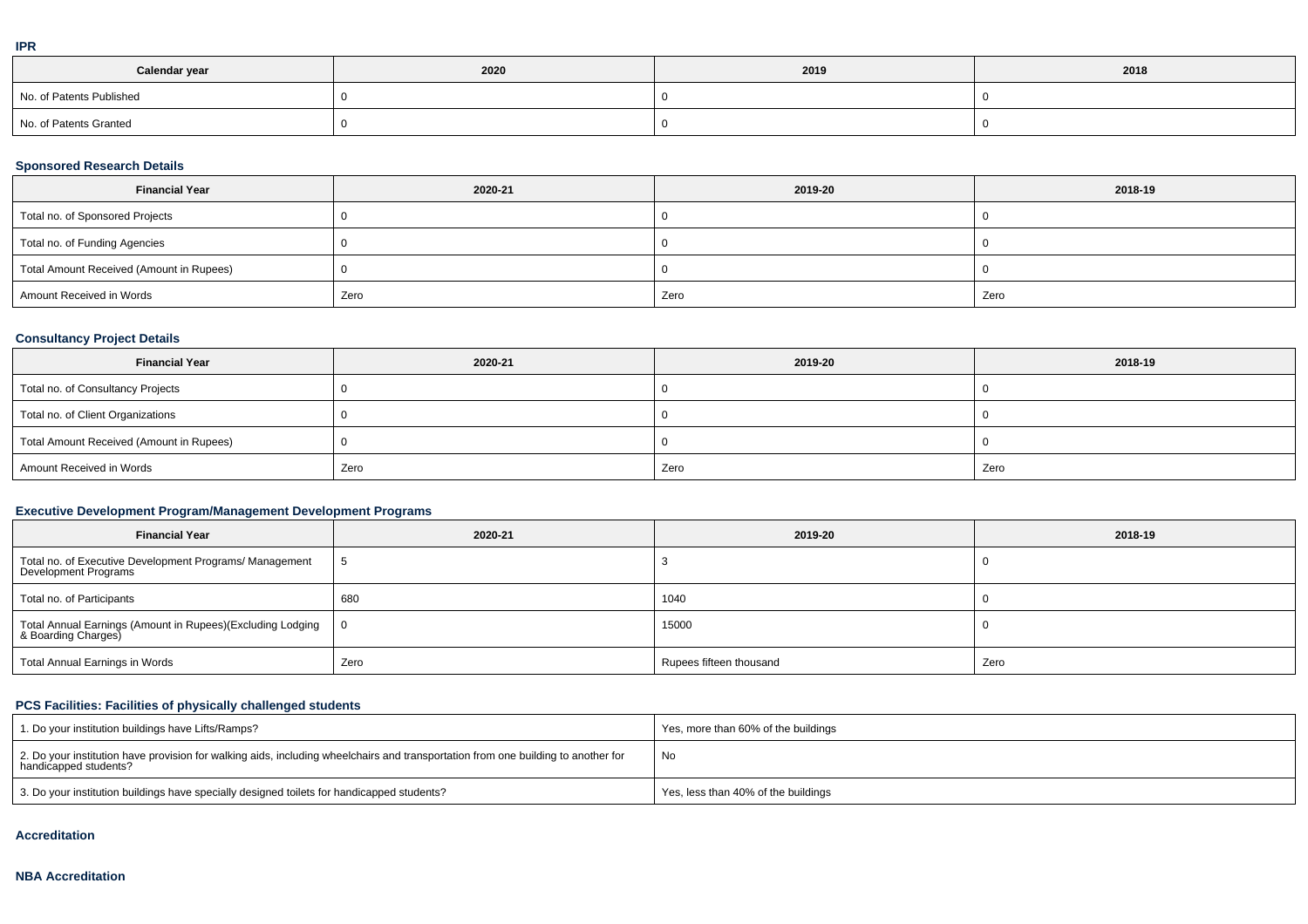| 1. Does your institute have a valid NBA Accreditation? |  |
|--------------------------------------------------------|--|
|                                                        |  |

expression of the contract of the contract of the contract of the contract of the contract of the contract of the contract of the contract of the contract of the contract of the contract of the contract of the contract of

## **NAAC Accreditation**

| 1. Does your institute have a valid NAAC Accreditation? |            | <b>YES</b> |             |  |  |
|---------------------------------------------------------|------------|------------|-------------|--|--|
| Valid from                                              | Valid upto |            | <b>CGPA</b> |  |  |
| 09-08-2019                                              | 08-08-2024 |            | 2.56        |  |  |

# **Faculty Details**

| Srno            | Name                                 | Age | Designation         | Gender | Qualification | Experience (In<br>Months) | Currently working<br>with institution? | <b>Joining Date</b> | <b>Leaving Date</b>      | <b>Association type</b> |
|-----------------|--------------------------------------|-----|---------------------|--------|---------------|---------------------------|----------------------------------------|---------------------|--------------------------|-------------------------|
| $\overline{1}$  | <b>B JAHNAVI</b>                     | 43  | Lecturer            | Female | M.Sc.         | 180                       | Yes                                    | 07-07-2014          | $\sim$                   | Other                   |
| $\overline{2}$  | <b>BVGSSSWAMY</b>                    | 45  | Lecturer            | Male   | M.A           | 259                       | Yes                                    | 05-08-2000          | $\sim$                   | Adhoc / Contractual     |
| 3               | D NARASIMHA<br><b>MURTHY</b>         | 34  | Lecturer            | Male   | MP.Ed.        | 77                        | Yes                                    | 01-10-2015          | $\sim$                   | Other                   |
| $\overline{4}$  | Dr Ch Sampath<br>Kumar               | 42  | Lecturer            | Male   | Ph.D          | 112                       | Yes                                    | 05-10-2020          | $\sim$                   | Regular                 |
| $5\phantom{.0}$ | DR M HARANATH<br><b>BABU</b>         | 58  | Associate Professor | Male   | Ph.D          | 335                       | Yes                                    | 01-09-1993          | $\sim$                   | Regular                 |
| 6               | DR M V B<br>GANGADHARA<br><b>RAO</b> | 52  | Lecturer            | Male   | Ph.D          | 298                       | Yes                                    | 17-07-1996          | $\overline{\phantom{a}}$ | Regular                 |
| $\overline{7}$  | DR M V V<br>RAMANJANEYULU            | 56  | Associate Professor | Male   | Ph.D          | 251                       | Yes                                    | 07-06-2000          | $\sim$                   | Regular                 |
| 8               | <b>G HARPER JYOTHI</b>               | 33  | Lecturer            | Female | M.Sc.         | 77                        | Yes                                    | 01-09-2015          | $\sim$                   | Other                   |
| 9               | I RAMA CHANDRA<br><b>MURTHY</b>      | 53  | Lecturer            | Male   | M.A           | 339                       | Yes                                    | 21-10-1993          | $\sim$                   | Adhoc / Contractual     |
| 10              | J LEELA KISHORE                      | 36  | Lecturer            | Male   | M.Tech        | 77                        | Yes                                    | 18-08-2015          | $\sim$                   | Other                   |
| 11              | K NARASIMHA<br><b>RAO</b>            | 60  | Lecturer            | Male   | M.COM         | 176                       | Yes                                    | 01-07-2007          | $\mathbf{u}$             | Other                   |
| 12              | K Ravi Kanth                         | 45  | Lecturer            | Male   | M.Sc.         | 86                        | Yes                                    | 01-12-2014          | $\sim$                   | Other                   |
| 13              | K Siva Naga Krishna<br>Kumar         | 27  | Lecturer            | Male   | M.Sc.         | 44                        | Yes                                    | 05-07-2018          | $\sim$                   | Other                   |
| 14              | K V<br>SATYANARAYANA                 | 51  | Lecturer            | Male   | M. Phil       | 295                       | Yes                                    | 09-07-1997          | $\sim$                   | Adhoc / Contractual     |
| 15              | K VENKATA<br><b>RAMANA</b>           | 53  | Lecturer            | Male   | M. Phil       | 352                       | Yes                                    | 05-11-1992          | $\overline{\phantom{a}}$ | Adhoc / Contractual     |
| 16              | K Venkateswara<br>Rao                | 35  | Lecturer            | Male   | M.A           | 31                        | Yes                                    | 17-06-2019          | $\sim$                   | Other                   |
| 17              | <b>KLVV Satya</b>                    | 24  | Lecturer            | Female | M.Sc.         | 32                        | Yes                                    | 01-06-2019          | $\overline{\phantom{a}}$ | Other                   |
| 18              | Kum V Mounika                        | 24  | Lecturer            | Male   | M.Sc.         | 28                        | Yes                                    | 20-09-2019          | $\sim$                   | Other                   |
| 19              | M APPA RAO                           | 42  | Lecturer            | Male   | M. Phil       | 224                       | Yes                                    | 01-07-2003          | $\sim$                   | Other                   |
| 20              | N ANIL KUMAR                         | 37  | Lecturer            | Male   | <b>MCA</b>    | 152                       | Yes                                    | 01-07-2009          | $\sim$                   | Other                   |